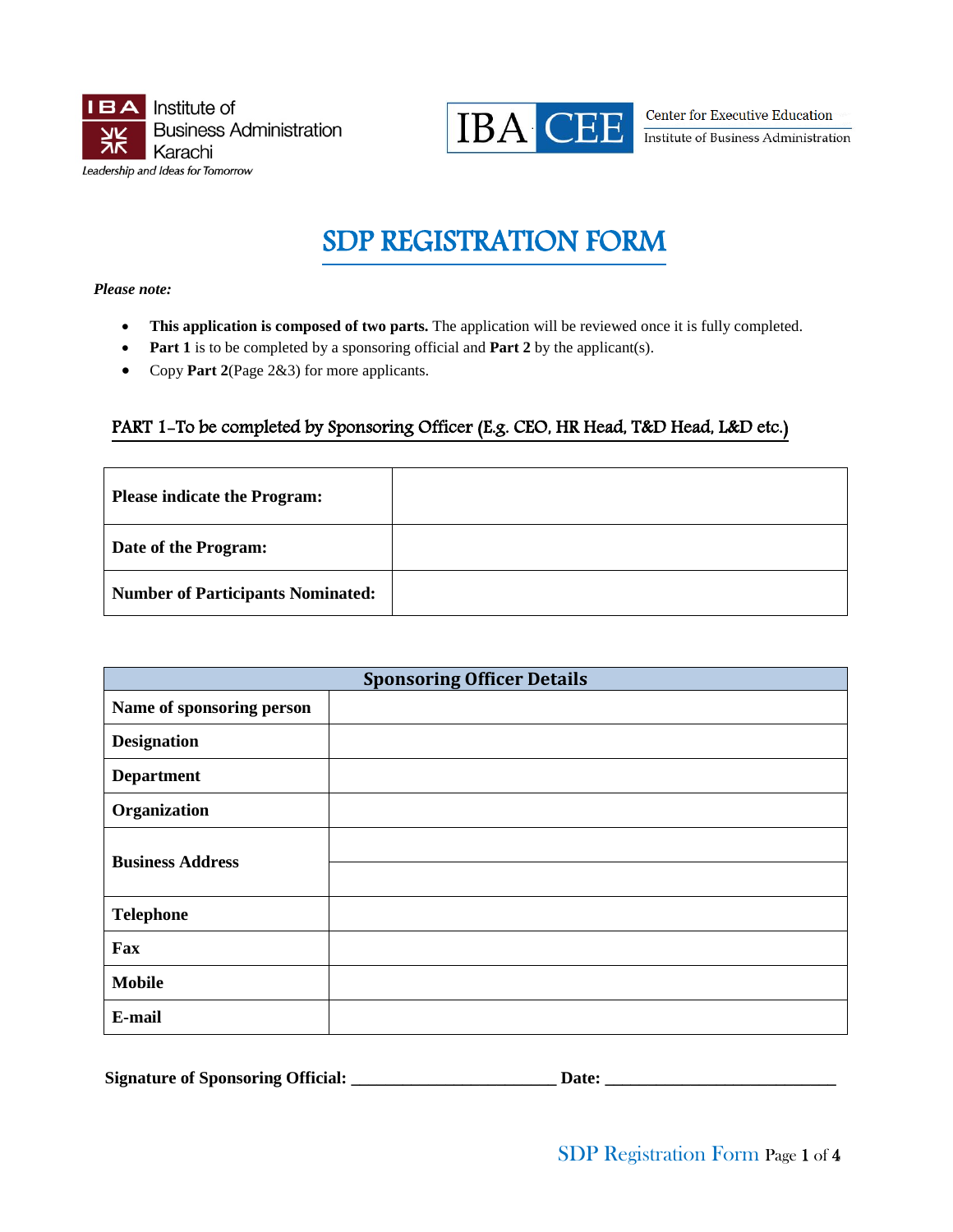**Please Attach**

#### **Two Recent**

**(1x1)Photographs**

## PART 2- Personal Application Form

*Please fill all sections. Please make sure correct name spellings for certificates.* 

|                              |                |     | <b>Participant Details</b> |         |  |
|------------------------------|----------------|-----|----------------------------|---------|--|
| Title: (Mr., Ms., Dr., etc.) |                |     |                            |         |  |
| Name (BLOCK CAPITAL)         |                |     |                            |         |  |
| CNIC#                        |                |     |                            |         |  |
| <b>Date of Birth</b>         |                |     |                            |         |  |
| Last Degree/Qualification    |                |     |                            |         |  |
| <b>Present Designation</b>   |                |     |                            |         |  |
| <b>Present Department</b>    |                |     |                            |         |  |
| <b>Present Organization</b>  |                |     |                            |         |  |
| <b>Preferred Email</b>       |                |     |                            |         |  |
| <b>Mobile Number</b>         |                |     |                            |         |  |
| <b>Postal Address</b>        |                |     |                            |         |  |
|                              |                |     |                            |         |  |
| Vehicle #                    |                |     |                            |         |  |
| <b>IBA Alumni</b>            | N <sub>0</sub> | Yes | If Yes, Batch              | Program |  |

**Your Functional Areas: (Please** *X the relevant box)*

| R&D                                                                    |  |  |  |
|------------------------------------------------------------------------|--|--|--|
| Finance/Control/Accounting/Audit/Treasury<br>2.                        |  |  |  |
| Sales/Distribution/Marketing/Advertising/PR<br>3.                      |  |  |  |
| Human Resource & Administration/Learning & Development/Trainings<br>4. |  |  |  |
| 5. Manufacturing/Production/Technical                                  |  |  |  |
| Logistics/Supply Chain Management<br>6.                                |  |  |  |
| Technology/Knowledge Management<br>7.                                  |  |  |  |
| 8.<br>Consulting/Legal                                                 |  |  |  |
| General management<br>9.                                               |  |  |  |
| 10. Education management                                               |  |  |  |
| 11. Teacher/Trainer                                                    |  |  |  |
| Other functional management (Please specify)                           |  |  |  |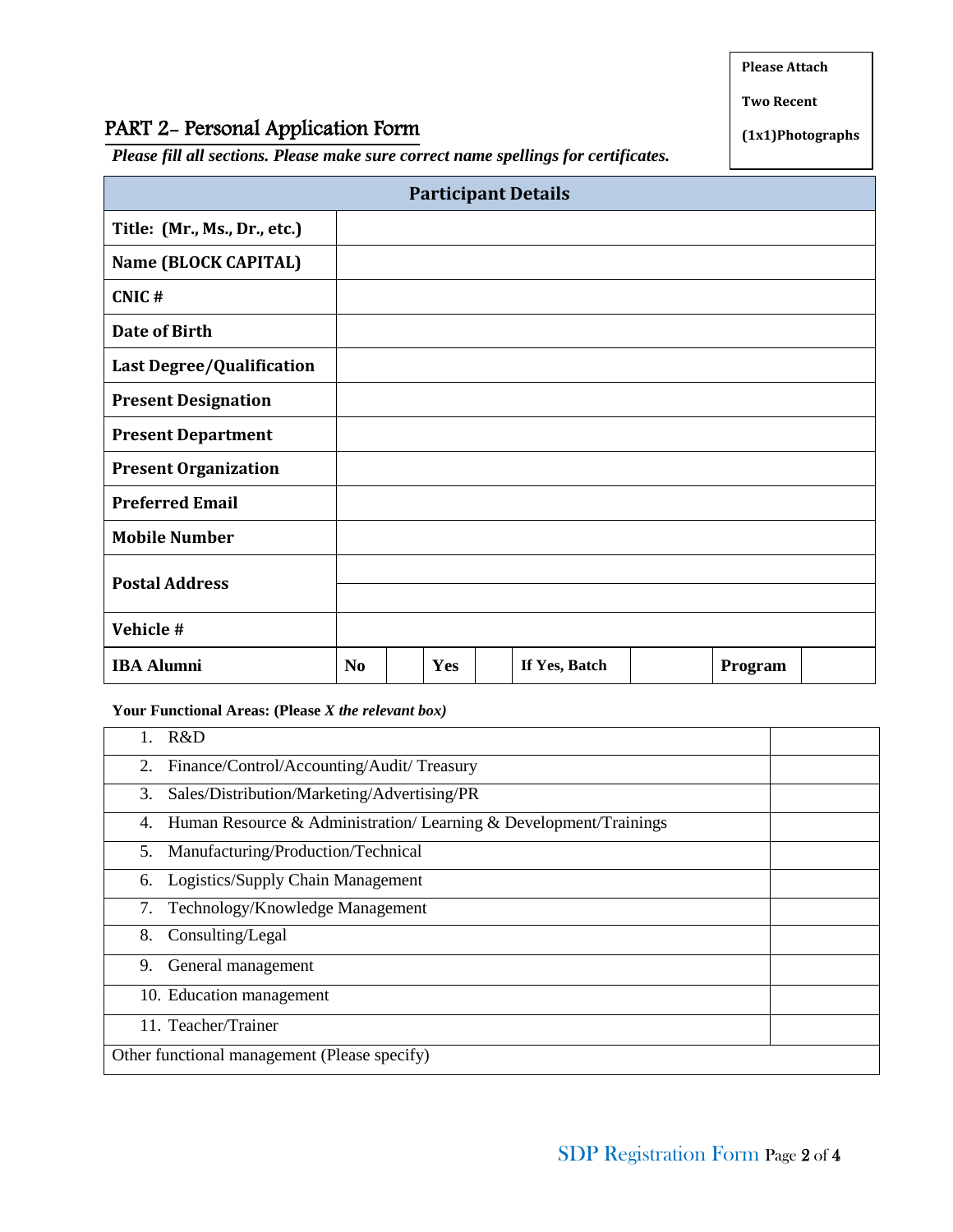#### **How did you hear about the program?**

| Senior Official                                |
|------------------------------------------------|
| Colleague                                      |
| Human Resources Department                     |
| Through Mail                                   |
| Word of mouth                                  |
| Social Networks                                |
| IBA's website                                  |
| Advertisement (Please specify the publication) |

Other (Please specify)

#### **Checklist for Documents:**

Documents Attached

Copy of CNIC

Two 1 X 1 Photographs

Copy of Intermediate/A levels Marks Sheet in case of Advance Interactive English Course & Skill Development

#### *Note:*

*Participants with less than 90% attendance at the end of the course will not be awarded Certificate (applicable for all short courses of duration less than 40 hours)*

*Participants with less than 80% of attendance or score less than 60% at the end of the course will not be awarded Certificate (applicable for 40 hours courses)*

**Applicant's Signature:** \_\_\_\_\_\_\_\_\_\_\_\_\_\_\_\_\_\_\_\_\_\_\_\_\_\_\_\_\_\_\_**Date:** \_\_\_\_\_\_\_\_\_\_\_\_\_\_\_\_\_\_\_\_\_\_\_\_\_\_\_\_\_\_\_\_\_\_\_\_\_\_\_\_\_\_\_\_\_\_\_\_

The completed Application Form can be either attached to an email and sent to **BE&SDP@iba.edu.pk** or printed and posted to our mailing address:

**Skill Development Program, Center for Executive Education, Institute of Business Administration, City Campus, Garden/Kayani Shaheed Road, Karachi, Pakistan**